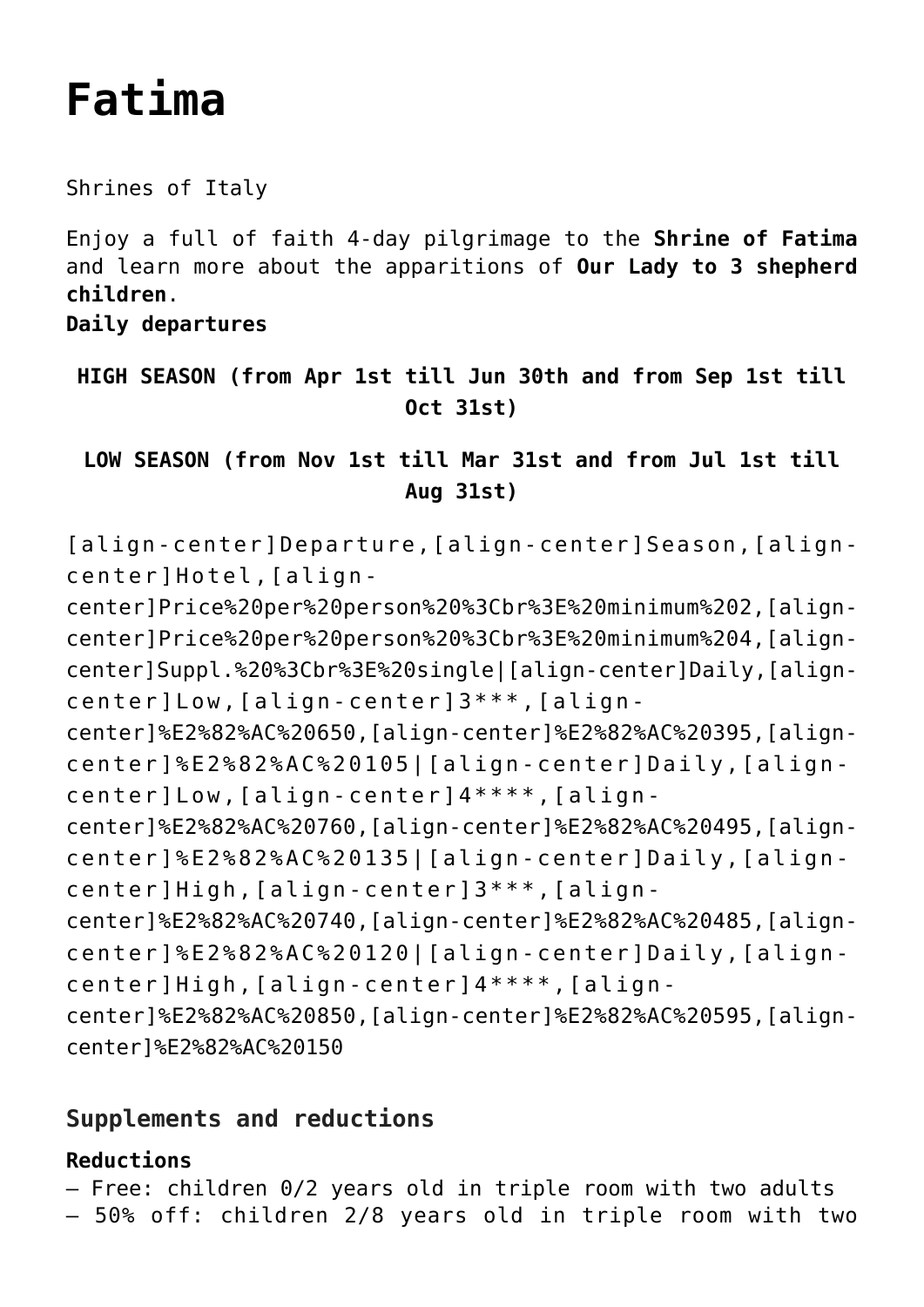adults – 25% off: third passenger in triple

# **Foreseen hotels**

FATIMA

3\*\*\* Pax Consolata

4\*\*\*\* Steyler

# **Important information**

- The prices are valid from minimum 4 to maximum 7 people.
- Coronavirus / COVID-19: all our providers (minivan, drivers, local guides, hotels, restaurants, etc.) involved in this tour follow the current policy of each country in order to limit the spread of the Coronavirus pandemic.

#### **01 – LISBON / FATIMA (128 Km)**

Pick-up by private minivan in Lisbon and transfer to the hotel in Fatima for accommodation. Rest of the day at leisure. Dinner and overnight in hotel. (D)

#### **02 – FATIMA**

Buffet breakfast in hotel. Half day visit (with an Englishspeaking official guide) of the Sanctuary of Our Lady of Fatima, where in 1917 Our Lady appears 6 times to three children (Lucia, Jacinta and Francisco). Afternoon at leasure for personal devotion and visits. Dinner and overnight in hotel. After dinner we can participate in the Candlelight Procession. (B,D)

#### **03 – FATIMA**

Buffet breakfast in hotel. Free day for religious activities in Fatima. Dinner and overnight in hotel. After dinner we can participate in the Candlelight Procession. (B,D)

#### **04 – FATIMA / LISBON (128 Km) / DEPARTURE**

Buffet breakfast in hotel and check out. Transfer by private minivan to Lisbon. End of our services. (B) [Print this tour](#page--1-0)